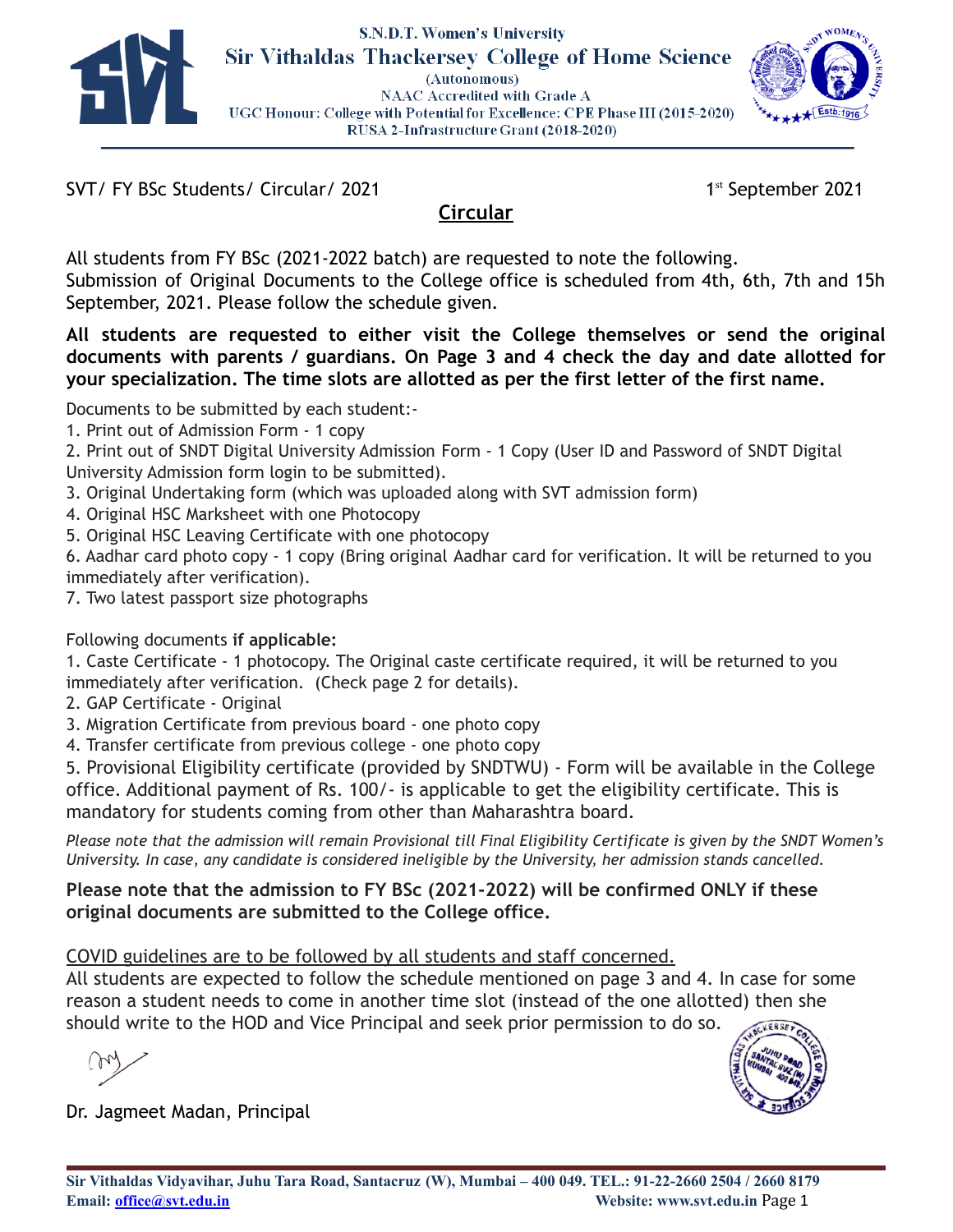



Reserved category students must submit the following documents.

| Sr.<br>No.     | Reserved<br>Category | Caste<br>Certificate | Caste<br>Validity | Income Certificate<br>(Provided by Tahesildar) | Non-Creamy<br>Layer Certificate |
|----------------|----------------------|----------------------|-------------------|------------------------------------------------|---------------------------------|
| $\mathbf{1}$   | <b>SC/SBC</b>        | Required             |                   | Required                                       |                                 |
| $\overline{2}$ | <b>ST</b>            | Required             | Required          | Required                                       |                                 |
| $\overline{3}$ | OBC / VJ / NT        | Required             |                   | Required                                       |                                 |
| $\overline{4}$ | <b>SEBC</b>          | Required             |                   | Required                                       | Required                        |
| 5              | <b>EBC</b>           | Required             |                   | Required                                       |                                 |

**Note: All reserved category students must open a Bank Account in any nationalized bank in order to take advantage of Government Scholarship / Freeship.**

**In case, any of these documents are not available please write an application and mention the date by which you can submit the same. Attach this to the print out of your admission form and submit.**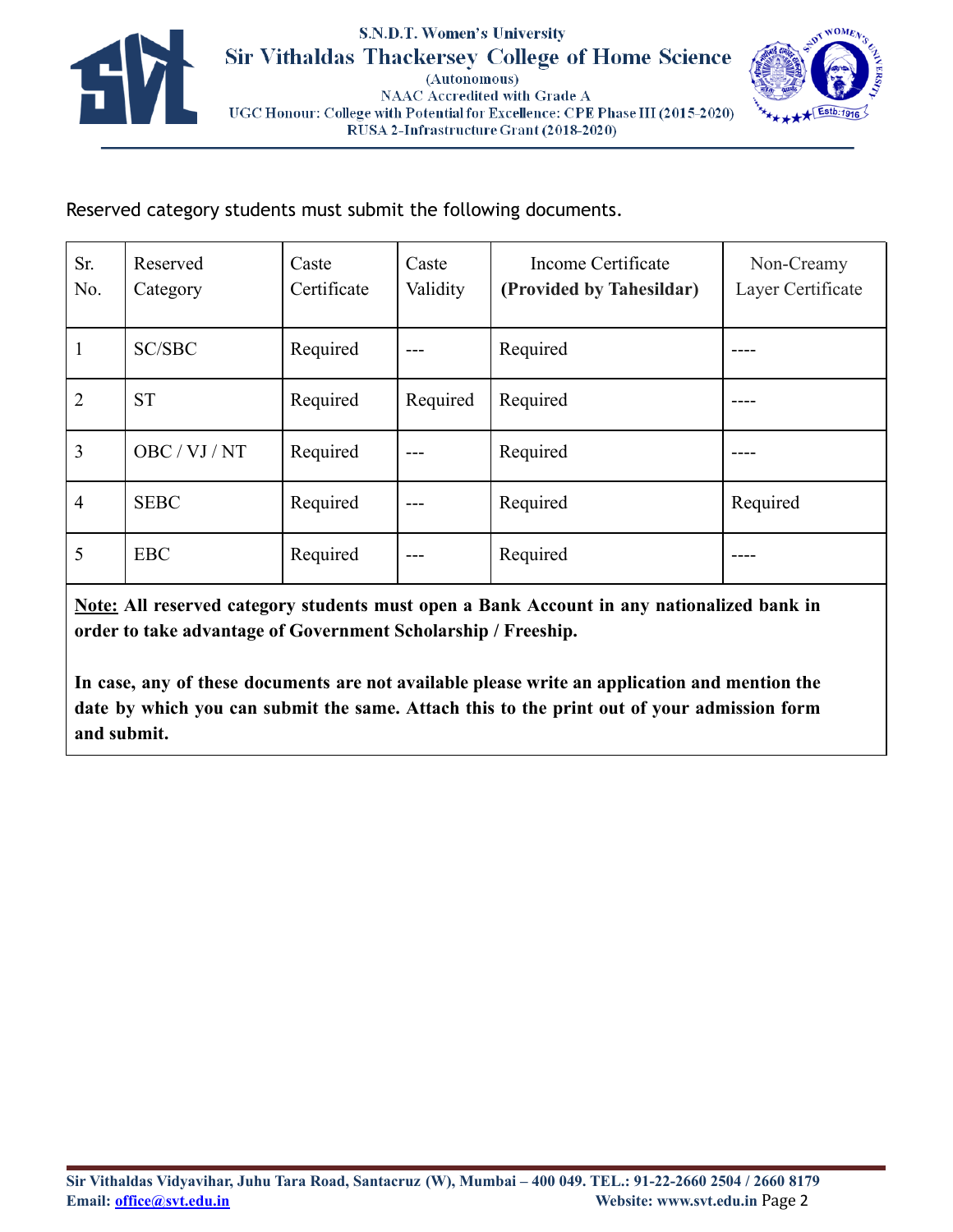

## S.N.D.T. Women's University **Sir Vithaldas Thackersey College of Home Science**

(Autonomous)

NAAC Accredited with Grade A UGC Honour: College with Potential for Excellence: CPE Phase III (2015-2020) RUSA 2-Infrastructure Grant (2018-2020)



#### **Schedule for Document submission - FY BSc (2021-2022)**

**Division A (Batch -I)** - Hospitality and Tourism Management **Division C (Batch -II) -** Early Childhood Care and Education **Division C (Batch -III) -** Mass Communication and Extension **Division D -** Textile and Apparel Designing

| Day and Date                               | <b>Time Slot</b>                           | First name starting with                               |
|--------------------------------------------|--------------------------------------------|--------------------------------------------------------|
|                                            | 12:00 noon to 1:00 p.m.                    | A, B, C, D, E, F<br>E.g. Aarti, Bhagyashree etc.       |
| Saturday<br>04-09-2021                     | 2:00 p.m. to 3:00 p.m.                     | G, H, I, J, K, L, M<br>E.g. Geeta, Heena etc.          |
|                                            | $3:00$ p.m. to $4:00$ p.m.                 | N, O, P, Q, R, S<br>E.g. Rachel, Simran etc.           |
|                                            | 4:00 p.m. to $5:00$ p.m.                   | T, U, V, W, X, Y, Z<br>E.g. Tanvi, Uma etc.            |
|                                            |                                            |                                                        |
|                                            | Division B - Food, Nutrition and Dietetics | First name starting with                               |
| Monday<br>06-09-2021                       | 10:00 a.m. to 11:30 a.m.                   | A, B, C, D<br>E.g. Aarti, Bhagyashree etc.             |
|                                            | 11:30 a.m. to $1:00$ p.m.                  | E, F, G, H, I, J, K<br>E.g. Ekta, Gargi, Harshali etc. |
|                                            | $2:00$ p.m. to $4:00$ p.m.                 | L, M, N, O, P, Q, R<br>E.g. Lata, Mamta, Namrata etc.  |
|                                            |                                            |                                                        |
| Division B - Food, Nutrition and Dietetics | First name starting with                   |                                                        |
| Tuesday<br>07-09-2021                      | 10:00 a.m. to 1:00 p.m.                    | $\mathsf{S}$<br>E.g. Shweta, Saba                      |
|                                            | $2:00$ p.m. to $4:00$ p.m.                 | T, U, V, W, X, Y, Z<br>e.g. Tanvi, Uma                 |